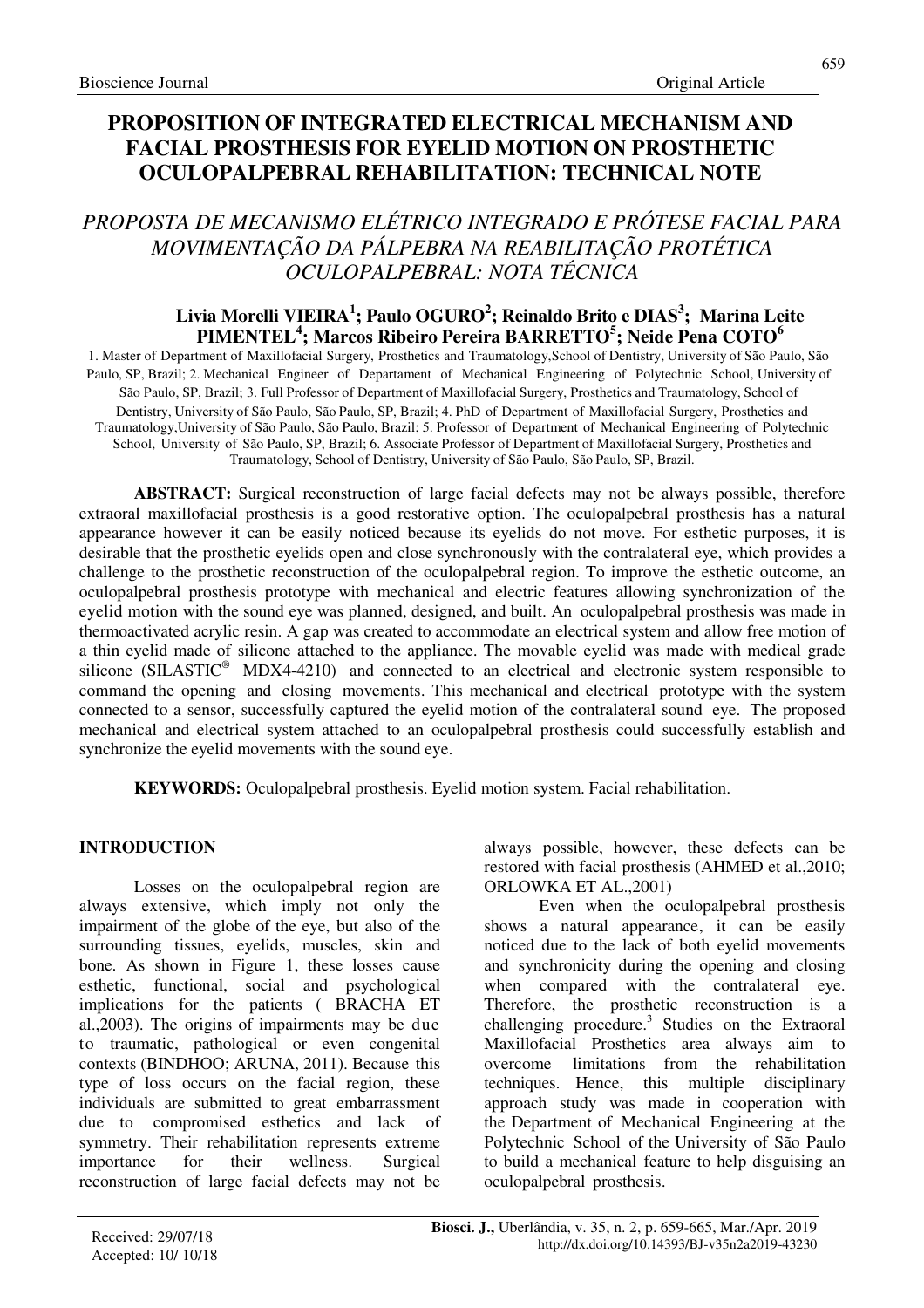Proposition of integrated…  $VIEIRA, L. M.$  et al.

.

This study aimed to improve the esthetic outcome, proposing an oculopalpebral prosthesis prototype with mechanical and electric features

allowing synchronization of the eyelid motion with the sound eye.





#### **MATERIAL AND METHODS**

Due to technological restrictions, many challenges emerged while designing the mechatronical oculopalpebral prosthesis. The most important restriction, and the hardest to overcome, was the available volume for the appliance. Since each different deformity has its own specific volume, the maximum size of the appliance was set to be equivalent to the globe of the eye, allowing it to be employed in most of the oculopalpebral prosthetic rehabilitations. The globe of the eye measures approximately 23.5 mm in diameter and  $6.8 \text{ cm}^3$  in volume (BULLING et al., 2011).

Another important restriction to be considered during the design was the total weight of the prosthesis, which must be as light as possible to achieve the correct adhesive retention. A lightweight prosthesis also provides comfort to the patient. For thus, its weight must be similar to the weight of the globe of the eye, which is around 7.5 g. To disguise the prosthesis, the actuator employed on the mechanism had to be able to perform the eyelid motion fast enough, which represents around 150 ms.

The materials employed on the mechanism had to be inert and packed in a capsule with only the motor axis of the eyelids and the power wires exposed, increasing the safety for usage on a delicate facial area.

Based on the specifications above, the following steps were taken:

#### **Selection of the motion detection sensor:**

To identify eyelid motion, the most indicated techniques are electro-oculography, video- oculography and infraredoculography (CASTRO, 2008; CHAU; BETKE, 2005; GUETAL., 2001; KONRATH et al., 2010; KROLAK; STRUMILLO, 2012 ; PARK; AHN; BYUN, 2006; ROUMANAS; FREYMILLER; CHANG, 2002; RYANA et al., 2006). To disguise it, the selected system must be placed on the external surface of the prosthesis, therefore it must be small and noninvasive. Thus, the chosen method was the infrared oculography and for that, an infrared sensor was placed in disguise on eyeglass frame of choice (Figure 2).



**Figure 2.** Infrared motion capture system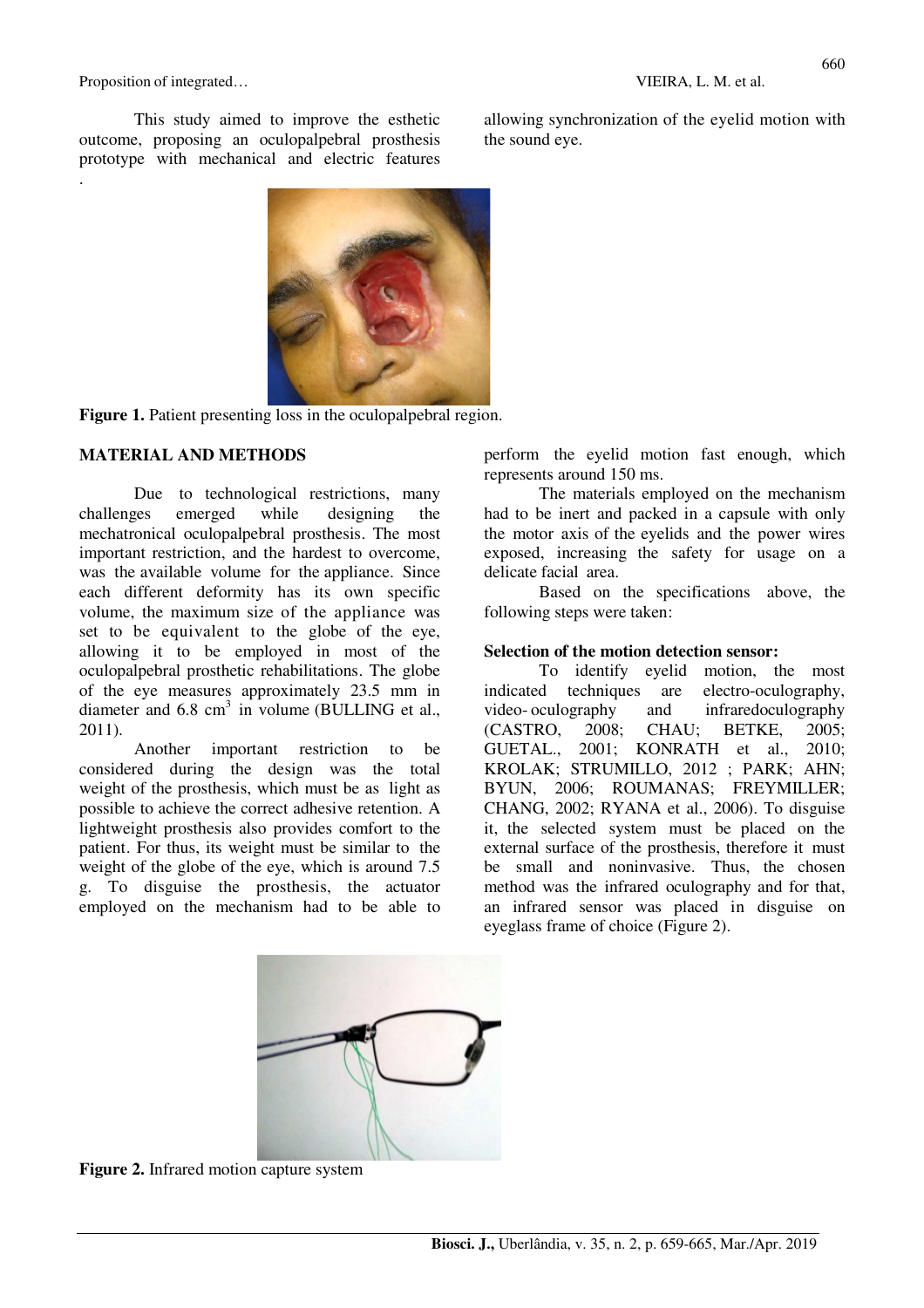Proposition of integrated…  $VIEIRA, L. M.$  et al.

#### **Selection of the eyelid actuator**

The appliance must have had small dimensions taking into consideration the final prosthetic volume, which was limited by the remaining oculopalpebral cavity. Therefore, its final weight was extremely important to ensure comfort for the user  $(GU$  et al.,  $2001$ ). In addition, an electrical actuator was chosen, capable of generating complete open and close movements of the eyelid in approximately 150 ms, disguising the prosthesis.

#### **Control and mechanical design**

The control design consisted of signal conditioning, logical processing and analysis with

a microcontroller followed by a motor driver selection. The mechanical design consisted of developing the mechanism responsible to convert the motor movement into the movable eyelid, and in defining both the enclosure and bearings for the motor and the glasses with electrical components and sensor. The electric circuit developed during the control design allowed an eyelid motion in which the open and close movements were synchronized to the contralateral sound  $eye<sup>12</sup>$ , as shown in Figure 3. Attached to the appliance, the electric circuit had to follow the proportions described in Figure 4.



**Figure 3.** Prosthetic eyelid motion mechanism



**Figure 4.** Electronic printed circuit assembled

#### **Prosthesis construction**

The oculopalpebral prosthesis was made in a thermoactivated acrylic resin over a mockup model. The gap to place the electric system was preserved according to the standards for hollow prosthesis, as shown in Figures 5 and 6.

#### **Construction of silicone eyelid attached to the appliance**

A medical grade silicone sheet was made with SILASTIC® MDX4-4210 BioMedical Grade Elastomer (Dow Corning Corporation, Midland – MI, USA) and intrinsic pigmentation. A 1 mm diameter orthodontic wire was modeled according to the patient's curvature of the eyelid.

Subsequently, the silicone was fixed and positioned, allowing free motion for this eyelid to be attached to the electrical and electronic circuit (Figures 2 and 3).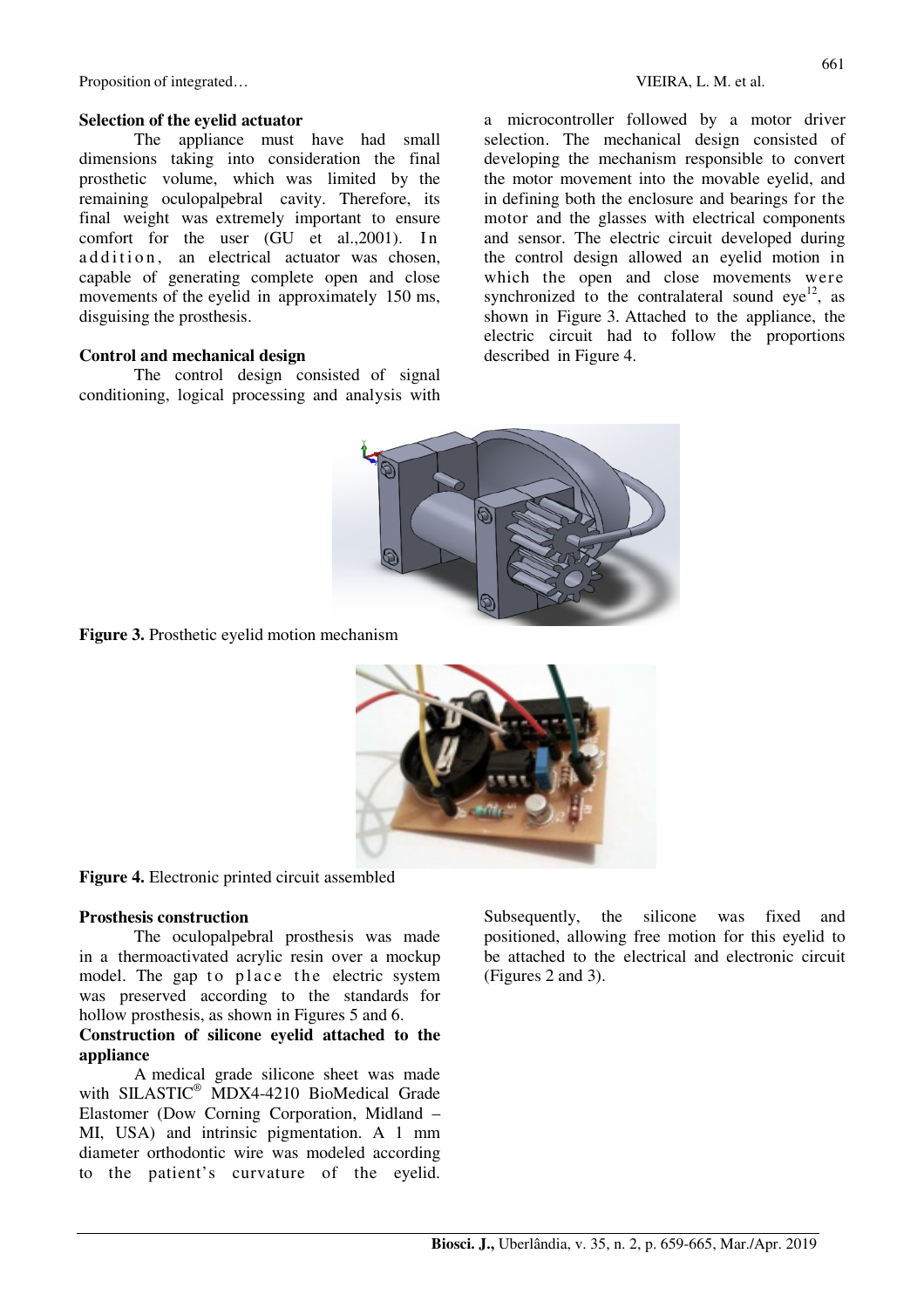

**Figure 5.** Prosthesis ready to receive electric system



Figure 6. Appliance assembled on prosthesis posterior region

### **RESULTS AND DISCUSSION**

The oculopalpebral prosthesis with electrical and mechanical features to allow eyelid motion was obtained, as shown in Figure 6.

The attached electric feature allowed a synchronized motion between eyelids from both prosthesis and sound eye. The oculopalpebral prosthesis ready for patient installation (Figure 7) must be worn with the sensor adapted to eyeglass frame (Figure 2).

The proposed mechanism consisted of a DC motor, supported and encapsulated by two pieces, which played the role of motor support and axis bearings of the eyelids. The power was transmitted through gears from the engine to the eyelid axis, aiming to decrease the size of the appliance, since its length was the most critical dimension. The prototype was made with the aid of three-dimensional printers.

The detection system for eyelid motion was made with the aid of infrared oculography. This method provided the best disguise when the appliance was set in a hidden place on the eyeglass frame. Infrared oculography was also easier to perform in comparison with electro-oculography and video-oculography.

The electronic circuit was developed and tested on a breadboard. The system was controlled by the PIC12F675, which is a microcontroller of smaller size. The team had already employed these sorts of controllers in other projects. An H bridge was employed to promote inversion o f engine rotation. Afterwards, a project of printed circuit board was designed to miniaturize the circuit and improve  $fixation$ o f components. This circuit was inspired from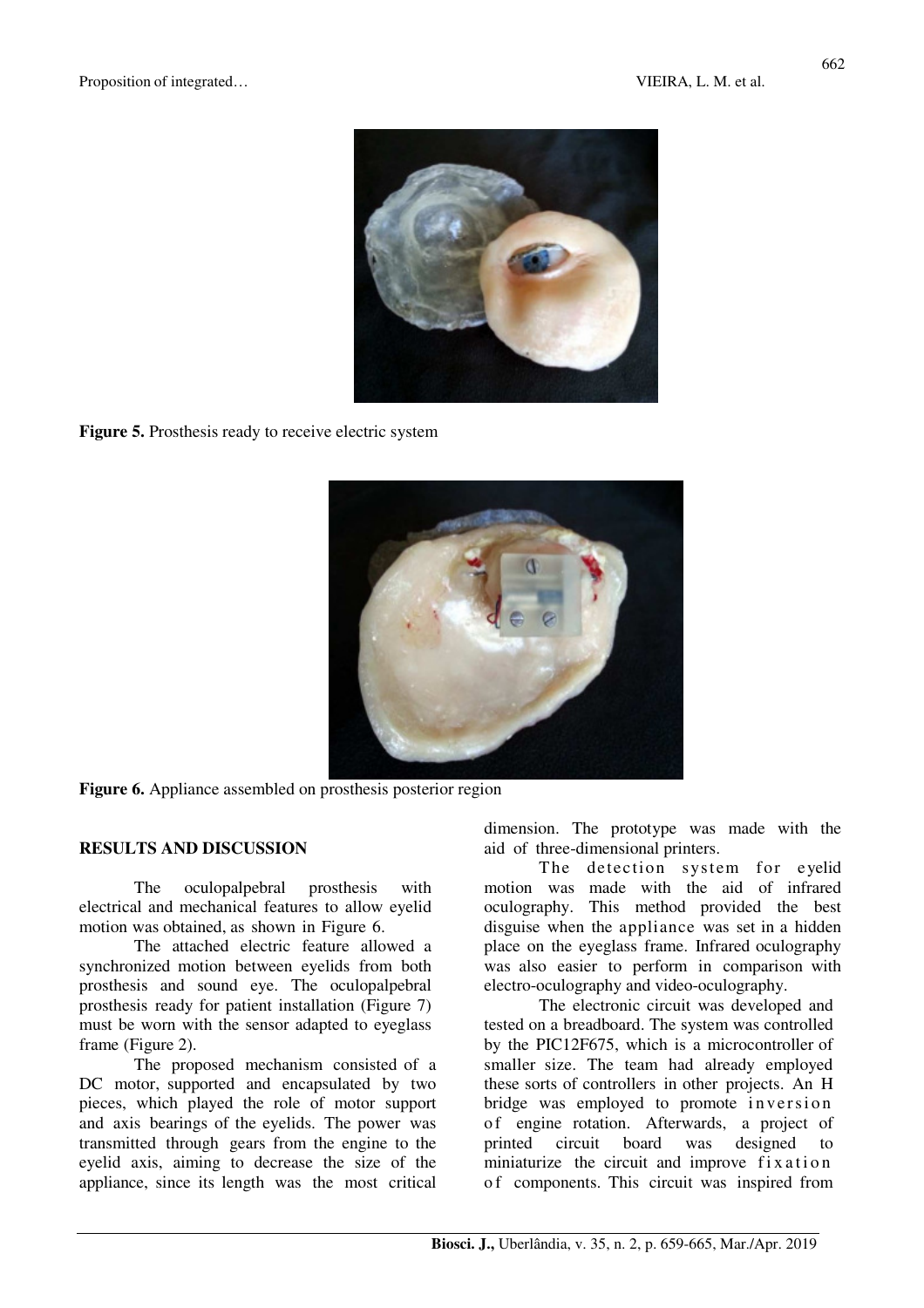Proposition of integrated…  $VIEIRA, L. M.$  et al.

the oculopalpebral prosthesis described by KREITLOW ET AL.,2008 , which had prosthetic eyelid motion, but without synchronization with the sound eye. The main issues related to the implementation were the total volume and final cost of the prothesis. The engine and the mechanical features required a large prosthetic volume. The final cost of this project may oscillate from US\$ 500.00 to US\$ 1,000.00 – a value that exceeds the expenses covered by the government for rehabilitation treatment of a patient with facial mutilation in Brazil.



**Figure 7.** Oculopalpebral prosthesis with the whole system assembled

Konrath et al. 2010 researched several ways to identify eyelid motion and chose the oculography by infrared radiation because it is a noninvasive, simple and discreet procedure. Their mechanism was started by a servomotor and controlled by an (ARDUINO,2014) board. Its final cost was US\$ 500.00 and the engine had a large final volume, limiting its application. The prototype proposed on our research still has limitations such as engine cost, servo motor noise and volume of the appliance. For the moment, our prototype can be applied in large facial losses, but our efforts have been focused in researching ways to overcome these limitations. This appliance is patented under the number BR 10 2015 006668 6 at the Brazilian National Institute of Industrial Property (INPI).

This study stimulates the multiprofessional interaction in the search for the return of quality of life and moral uplift of the face mutilated patient, authors show that in several segments the quality of life is a very important item for the wellness of the patient (CÉSAR ET AL.,2016; ALMEIDA ET AL.,2017).

#### **CONCLUSION**

A mechanical and electrical prototype was successfully planned, designed, developed and attached to an oculopalpebral prosthesis. The prototype established and synchronized the eyelid movements of the prosthesis with the contralateral sound eye.

**RESUMO:** A reconstrução cirúrgica de grandes defeitos faciais pode não ser sempre possível, portanto, a prótese bucomaxilofacial extra-oral é uma boa opção restauradora. A prótese oculopalpebral tem uma aparência natural, mas pode ser facilmente notada pois as pálpebras não se movimentam. Para fins estéticos, é desejável que as pálpebras protéticas se abram e se fechem em sincronia com o olho contralateral, o que representa um desafio para a reconstrução protética da região oculopalpebral. Para melhorar o resultado estético, um protótipo de prótese oculopalpebral com características mecânicas e elétricas permitindo a sincronização do movimento da pálpebra com o olho sadio foi planejado, projetado e construído. Uma prótese oculopalpebral foi confeccionada em resina acrílica termoativada. Um nicho foi criada para acomodar um sistema elétrico e permitir o movimento livre de uma pálpebra fina confeccionada em silicone preso ao sistema. A pálpebra móvel foi confeccionada com silicone de grau médico (SILASTIC® MDX4-4210) e conectada a um sistema elétrico e eletrônico responsável por comandar os movimentos de abertura e fechamento. Este protótipo mecânico e elétrico com o sistema conectado a um sensor capturou com sucesso o movimento das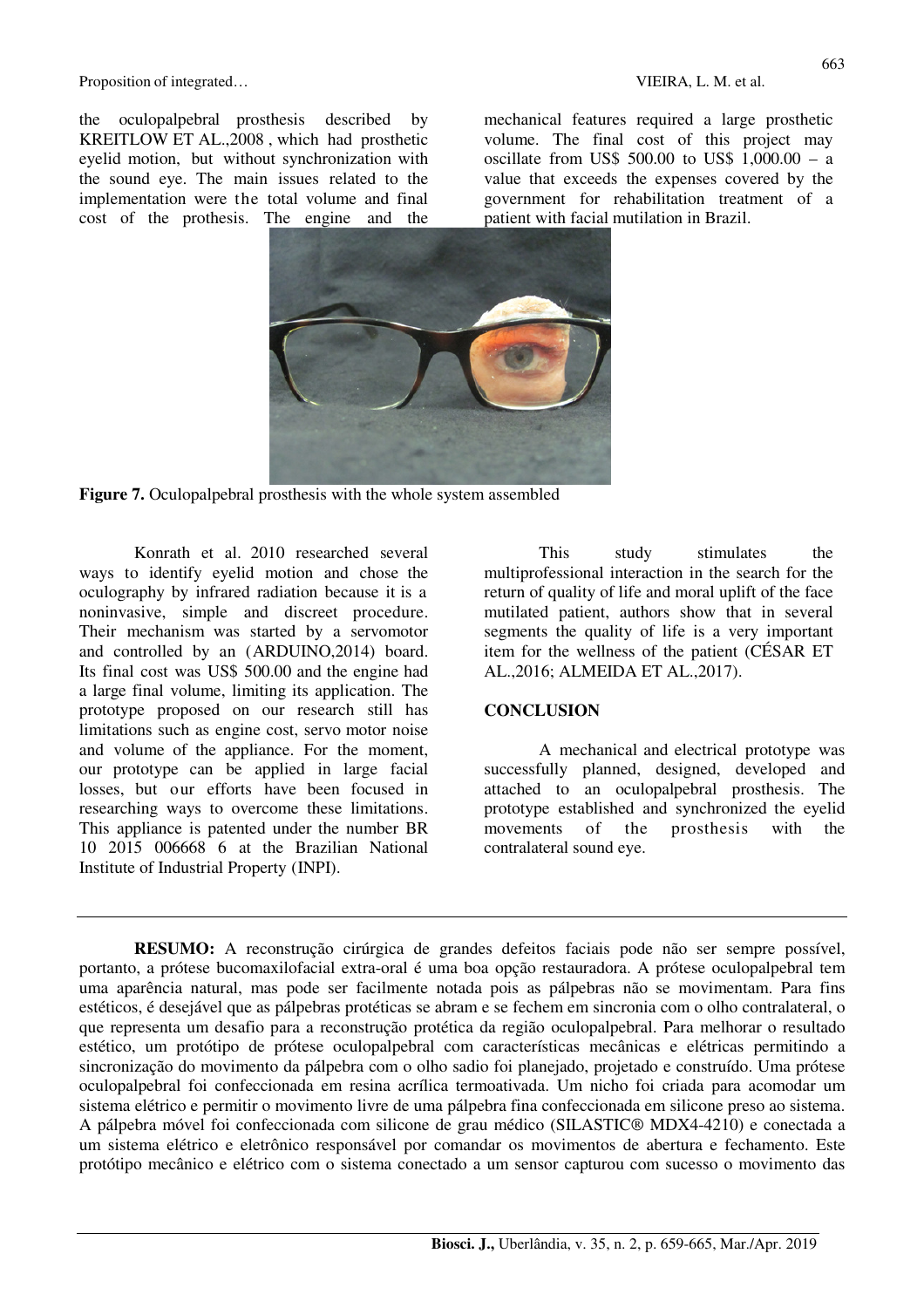pálpebras do olho acústico contralateral. O sistema mecânico e elétrico proposto, fixado a uma prótese oculopalpebral, conseguiu estabelecer e sincronizar os movimentos da pálpebra com o olho sadio.

**PALAVRAS-CHAVE:** Prótese oculopalpebral. Sistema de movimento da pálpebra. Reabilitação facial.

### **REFERENCES**

AHMED B, BUT AM, HUSSAIN M, AMIN M, YASDANIE N. Rehabilitation of nose silicone based maxillofacial prosthesis. **J of the College of Physicians and Surgeons Pakistan**., v. 20, n. 1,p. 65-70, 2010.

ALMEIDA GAS, GOMES NS, Maria Helena BARBOSA MH,BARICHELLO E.Disturbances in sleep patterns of patients undergoing gastrointestinal oncological surgery. **Biosci. J.,** v. 33, n. 2, p. 476-484, Mar./Apr. 2017. https://doi.org/10.14393/BJ-v33n2-34323

ARDUINO. Available at https://www.arduino.cc. Acess in 10/10/2014.

BINDHOO YA, ARUNA U. Rehabilitation of na Orbital Defect: **A Case Report. J Indian Prosthodont Soc**., v. 11, n. 4,p. 258-264,2011. https://doi.org/10.1007/s13191-011-0093-6

BRACHA V, NILAWEERA W, ZENITSKY G, IRWIN K. Video recording system for the of eyelid movements during classical conditioning of the eyeblink response in the rabbit. **J Neurosci Methods**., v. 125, n. 1-2, p. 173-181, 2003. https://doi.org/10.1016/S0165-0270(03)00053-0

BULLING A, WARD JA, GELLERSEN H, TROSTER G. Eye movement analysis for activity using eletrooculagraphy. **IEEE Trans Pattern Anal MachIntell**., v. 33, n. 4,p. 741-753, 2011. https://doi.org/10.1109/TPAMI.2010.86

CASTRO FL. Class I infrared eye blinking detector. **Sensors and Actuators A**.,v.148,n.2,p.388-394, 2008. https://doi.org/10.1016/j.sna.2008.09.005

 CESAR CPHAR, SILVA K, PARANHOS LR , BALDRIGHI SEZM. Quality of life of subjects with and without nose breathing difficulties. **Biosci. J.,** v. 32, n. 1, p. 272-278, Jan./Feb. 2016. https://doi.org/10.14393/BJ-v32n1a2016-31149

CHAU M, BETKE M. Real time eye tracking and blink detection with usb cameras. **Boston University Computer Science Technical Report**.,v. 12, n. 1, p. 1-10,2005.

GU JJ, MENG M, COOK A, FAULKNER MG. A study of natural eye movement detection and ocular implant movement control using processed eog sinals. **IEE Intern Conference on Robotics Automation**., v. 4, n. 1, p. 1-25.

KONG X, WILSON GA. A new eog-based eyeblink detection algorithm. **Spring-Verlag**., v. 30, n. 4, p. 713- 719, 1998.

KONRATH M, GROSKOPF J, MARZELLA B, MUSSER M, CACCIOTORE J. Blinking orbital. **Final report. BME**., p. 201,2010.

KREITLOW H, KIMMEL R, GASTON J, MCANTON A. **Blinking Orbital Prothesis – Final.BME**., p. 200, 2008.